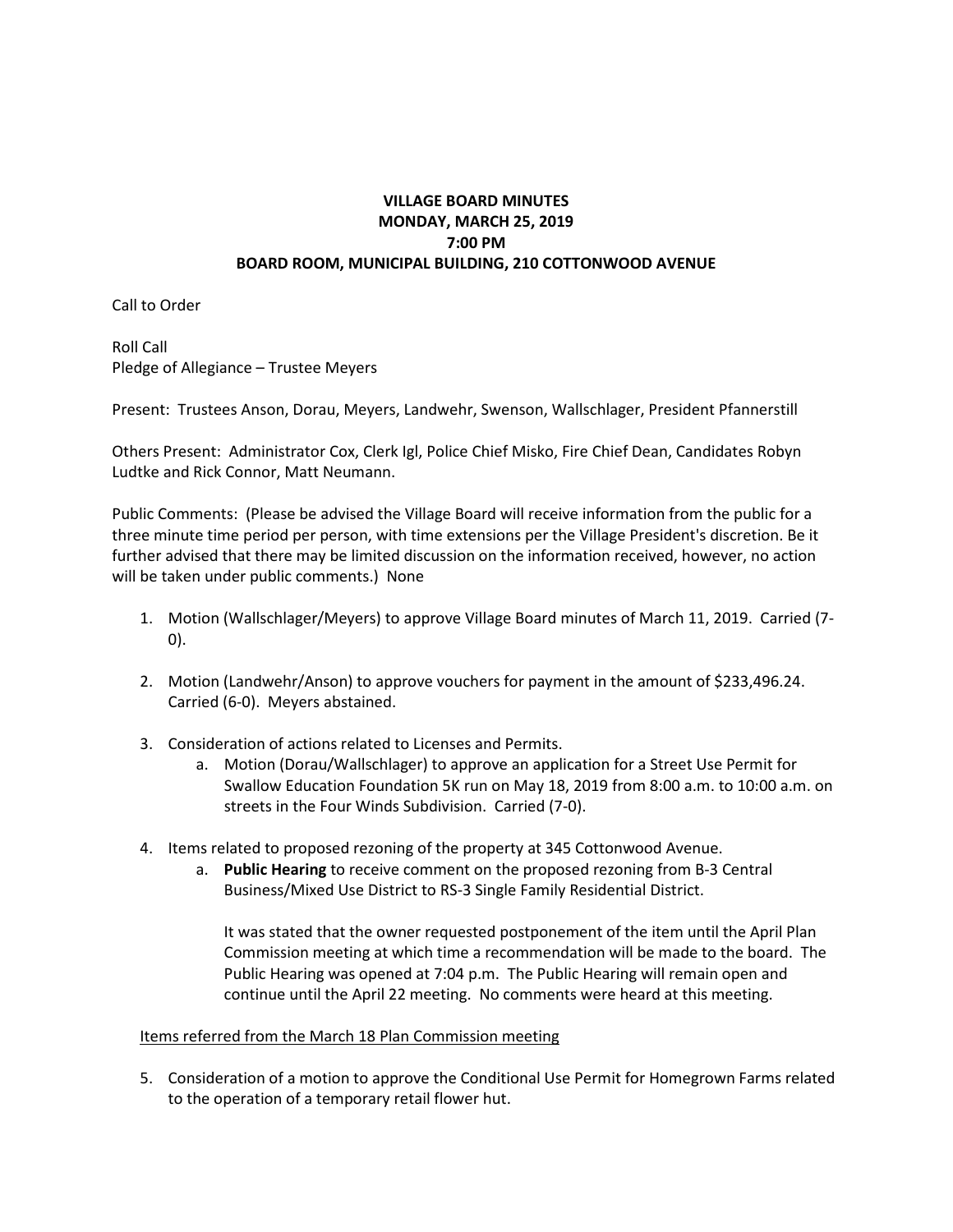Motion (Meyers/Swenson) to approve the Conditional Use Permit for Homegrown F arms extending for five years. Carried (7-0).

6. Review and consideration of actions and items related to The Glen at Overlook Trails, a condominium development on the property located at and adjacent to N56 W28528 CTH K (Lisbon Road)

Administrator Cox stated that the Plan Commission had reviewed the final items related to the PUD agreement and recommended them for approval. He stated that the path system was recommended with provisions to allow for the future extension of the system to the north, east and west. Modifications were made to the street lighting plan to have streets lights at each intersection plus each owner must have a coach light at the end of their driveway. The revised site plan was recommended for approval with not less than 12 units having side load garages. The revised Planned Unit Development agreement was recommended for approval.

Trustee Meyers inquired whether the Village will have to install benches or maintain the paths. It was stated that there is no intention of that at this time and this has not been requested by the developer.

It was clarified that the condo declarations state that each drive will have a coach light which must be lit from dusk to dawn.

Trustee Swenson asked whether there would be a park in the area. Administrator Cox sated that the comp plan references a public recreation area in that part of the Village. The Plan Commission opted to go with a natural resource area in the development being publically available. Trustee Wallschlager clarified that the recreation facilities associated with the development would not be open to the public.

Trustee Wallschlager raised concerns that reflective street signs be utilized and that street addresses be located in the same place on each of the buildings. Administrator Cox stated that the street signs used will be the current Village standard. Additionally, Administrator Cox stated that the Village will pay attention to the address locations on the condos to ensure they are visible.

Motion (Landwehr/Anson) to approve the final Planned Unit Development Agreement. Carried (7-0).

## Others items for consideration

7. Discussion regarding paving and other improvements to the alley/pedestrian way between Palmer's and Silver Leash.

Administrator Cox stated that this project was included in the 2019 paving projects after having been discussed as part of downtown planning since the early 2000's. Documents from 2011 indicate that the Village was planning to accept the full cost of paving the alley rather than dividing the cost three ways. The Village could opt to split the cost three ways with the property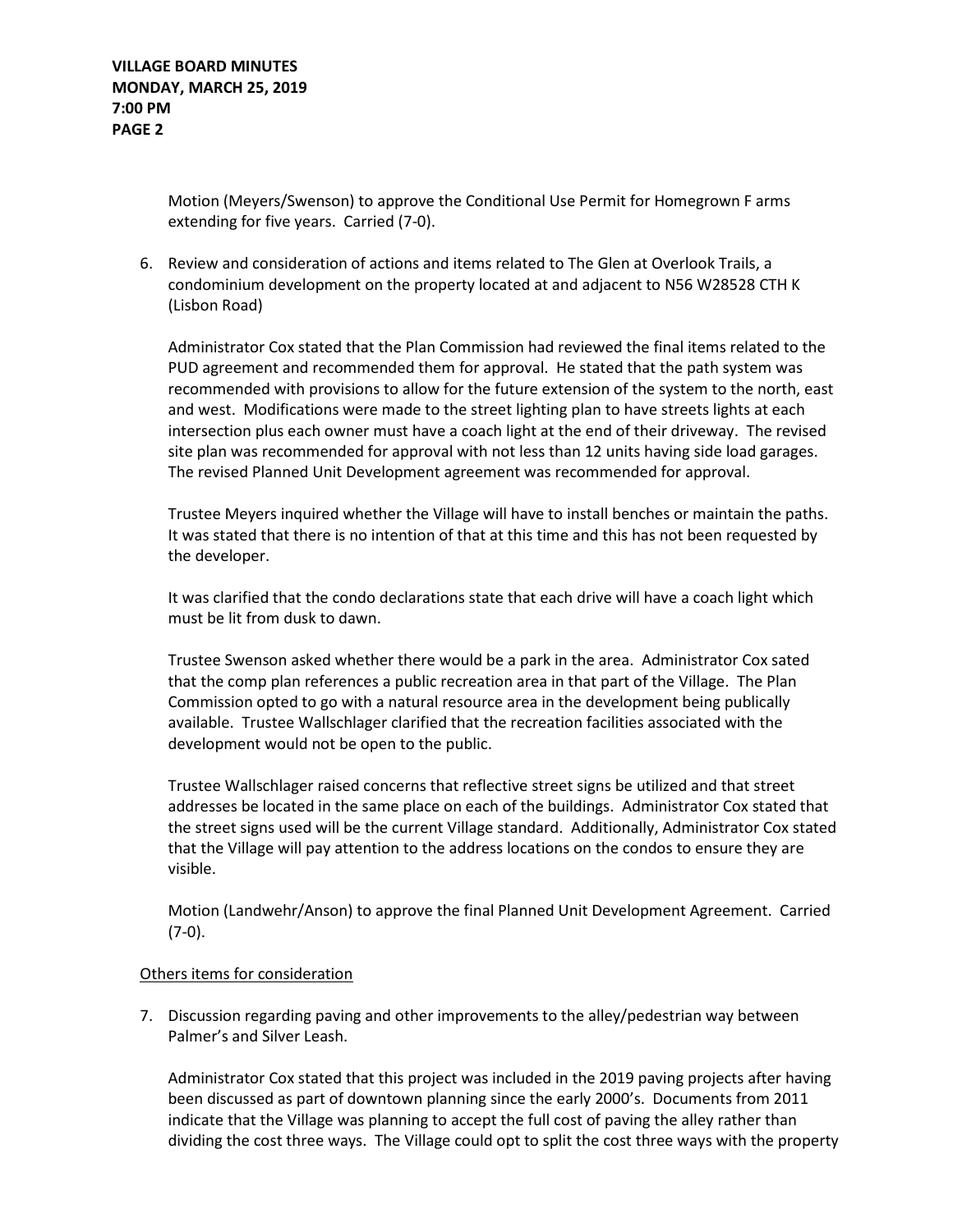owners or could finance for the property owners to allow them to pay for it over time. It was discussed that Village staff could discuss a special assessment for the project with the property owners. The proposal for the paving included stamped concrete and there was discussion whether the use of stamped concrete for the project was appropriate.

Trustee Meyers commented that the Village is responsible for the Ice Age Trail portion of the alley but should not pay for the business owner's expense of paving their portion.

Motion (Pfannerstill/Swenson) to authorize the administrator to meet with the property owners to discuss the project status and to instruct staff to seek bids without the use of colored or stamped concrete. Carried (7-0).

8. Consideration of a motion to approve the Stormwater Management Program Annual Report to the DNR.

Administrator Cox sated that this annual report which is required under the Village's state permit describes the status of the system, educational activities and other programs that the Village has to catch and remove any kinds of sediments, trash, etc. from the system. Activities such as street sweeping and leaf collection pulls out approximately 2 ½ tons of sediment out of the system before it gets to the Bark River.

Trustee Wallschlager asked whether leaves could be placed on the parkway rather than in the street to avoid them getting into the stormwater system. Administrator Cox stated that staff has had this conversation previously to determine the best method for collection. Two vacuum trucks are used for collection of the leaves and a loader is also involved during the peak of collection.

Motion (Meyers/Wallschlager) to approve the Stormwater Management Program Annual Report to the DNR. Carried (7-0). The Village Board thanked the Department of Public Works for a job well done.

9. Consideration of a motion to approve various liability, workers compensation, automobile, property and equipment insurance coverage through League of Wisconsin Municipalities Mutual Insurance (LWMMI), Municipal Property Insurance Company (MPIC) and other underwriters for the term of April 1, 2019 to April 1, 2020 with a combined annual premium of \$230,149.

Administrator Cox stated that all coverage is combined through the League of Wisconsin Municipalities Mutual Insurance (LWMMI). He stated that the Village has experienced a reduction in the workers comp rate.

Motion (Meyers/Swenson) to approve various liability, workers compensation, automobile, property and equipment insurance coverage through League of Wisconsin Municipalities Mutual Insurance (LWMMI), Municipal Property Insurance Company (MPIC) and other underwriters for the term of April 1, 2019 to April 1, 2020 with a combined annual premium of \$230,149. Carried (7-0).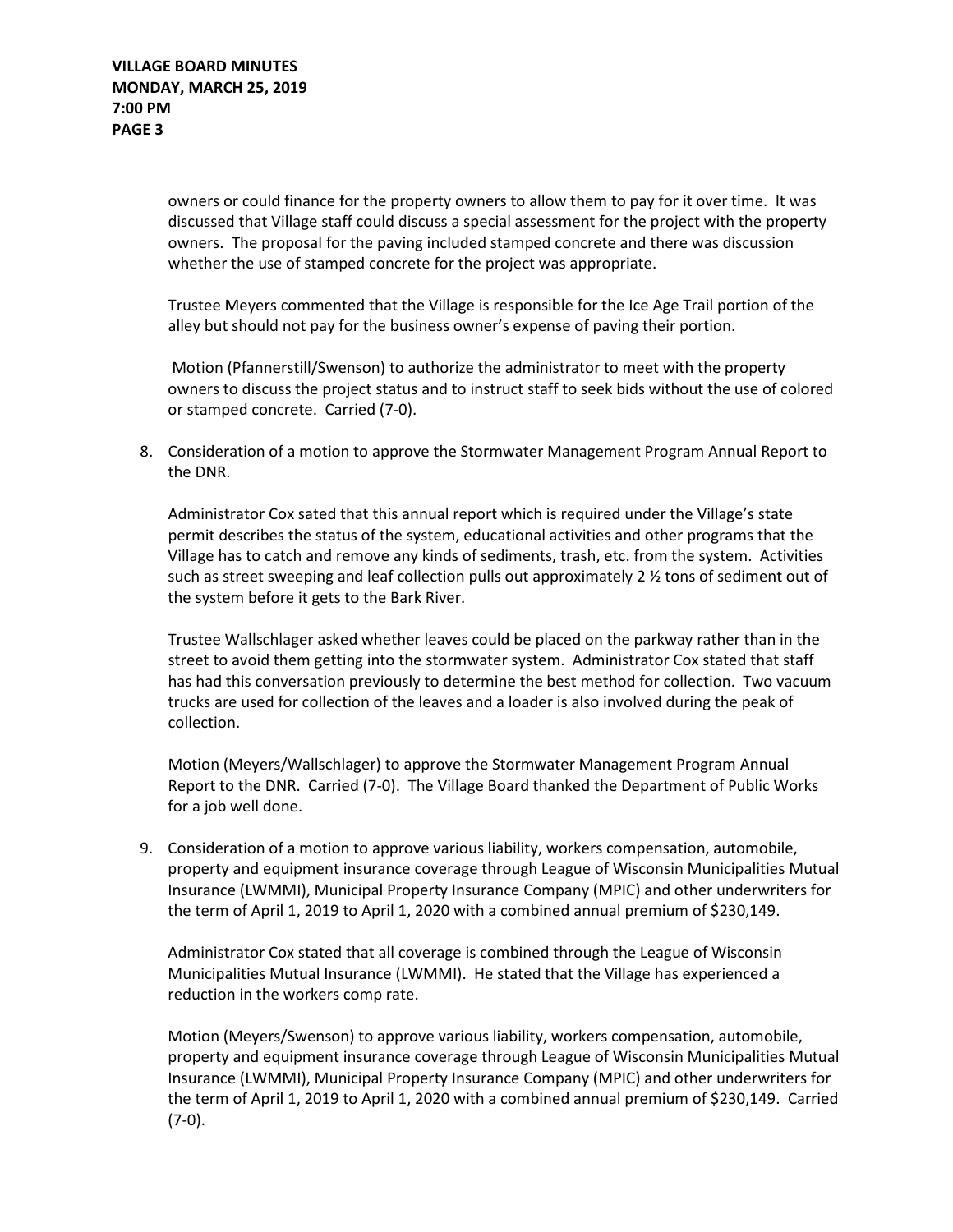10. Consideration of a motion to approve a contract with Natural Solutions for playground chip replacement at Nixon Park in the amount of \$19,825.

There was discussion regarding the type of material that should be used for replacement of the playground woodchips in Village parks. It was stated that the goal of this project was to get the chips in before May. Administrator Cox stated that the DPW is hoping to replace chips at another park this summer as well so perhaps staff could look into material options and talk to the Park Board.

Motion (Pfannerstill/Dorau) to approve a contract with Natural Solutions for playground chip replacement at Nixon Park in the amount of \$19,825 and consider material options for other parks. Carried (7-0).

11. Discussion regarding the designation of the Waukesha Freeman as the Village's Official Newspaper.

Administrator Cox stated that the Village does not have to designate an official newspaper however certain notices must be published in a newspaper. Trustee Anson expressed frustration with all newspapers as he feels they are providing sensationalized reporting rather than the truth. President Pfannerstill stated that the Lake Country Reporter is down to publication once a week and believes the Village needs to have one news source where residence can get information.

Motion (Meyers/Anson) to not designate an official newspaper but rather the Village will announce where we will post legal required notices. President Pfannerstill commented that residents had said that they didn't know where to look for information for the Village and he has gotten positive feedback that this has improved. He further stated that he doesn't believe that one article is representative of the entire publication.

Chief Dean commented that while he appreciates the discussion related to the Fire Department related article, he believes that people read through the headlines and support the department.

Roll call vote taken: Anson, yes; Dorau, no; Meyers, yes; Landwehr, no; Swenson, no; Wallschlager, no; Pfannerstill, no. Motion failed. The Freeman continues to be designated as the Village's official newspaper.

12. Consideration of a motion to authorize the transfer of a formerly surplus DPW pickup truck and transfer of a Police Department squad to the Fire Department for use as rapid fire response and EMT response vehicles.

Chief Dean stated that the two vehicles designated as surplus can be useful in the Fire Department. The surplus DPW pickup truck will be reused to hold an ultra-high pressure fast attack extinguishing system which will include 250 gallons of water. An on call officer will take the vehicle home and respond directly to scenes.